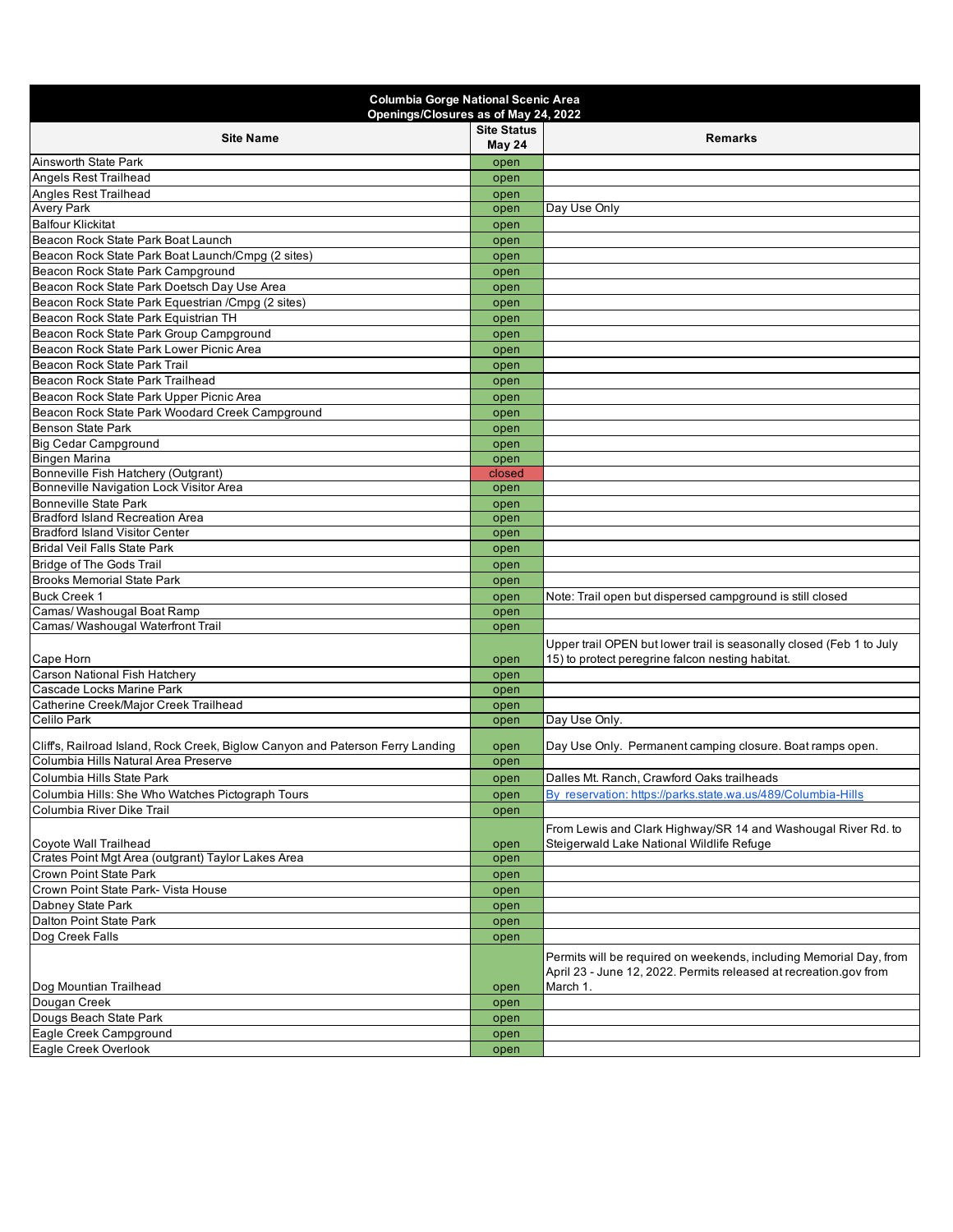| Eagle Creek Recreation Area                                                                                            |              | 184 Exit 41 off-ramp to Eagle Creek closed to cars through mid-May.<br>Hikers can still access the Eagle Creek trailhead via the Historic<br>Columbia River Highway State Trail until 7 p.m. each day, when the<br>bridge closes to all users. People can also access the trail from the<br>east at the Bridge of the Gods Trailhead or from the west at John B.<br>Yeon or Tooth Rock Trailheads. |
|------------------------------------------------------------------------------------------------------------------------|--------------|----------------------------------------------------------------------------------------------------------------------------------------------------------------------------------------------------------------------------------------------------------------------------------------------------------------------------------------------------------------------------------------------------|
| Fort Cascades National Historic Site                                                                                   | open<br>open |                                                                                                                                                                                                                                                                                                                                                                                                    |
| George W. Joseph State Park                                                                                            | open         |                                                                                                                                                                                                                                                                                                                                                                                                    |
| Gifford Pinchot NF - USFS                                                                                              |              |                                                                                                                                                                                                                                                                                                                                                                                                    |
|                                                                                                                        | open         |                                                                                                                                                                                                                                                                                                                                                                                                    |
| Giles French, Threemile Canyon, Sundale and Roosevelt                                                                  | open         | Primitive camping 1 April to 31 Oct 2022. Camping limited to 7 days<br>within a 30-day consecutive day period. Boat ramps open.                                                                                                                                                                                                                                                                    |
| Goldendale Observatory                                                                                                 | open         |                                                                                                                                                                                                                                                                                                                                                                                                    |
| Government Island State Park                                                                                           | open         | Day Use Only                                                                                                                                                                                                                                                                                                                                                                                       |
| Guy W. Talbot State Park                                                                                               | open         |                                                                                                                                                                                                                                                                                                                                                                                                    |
| Hamilton Island Boat Ramp                                                                                              | open         |                                                                                                                                                                                                                                                                                                                                                                                                    |
| Hamilton Island Rec. Area                                                                                              | open         |                                                                                                                                                                                                                                                                                                                                                                                                    |
| Herman Creek Campground                                                                                                | closed       |                                                                                                                                                                                                                                                                                                                                                                                                    |
| Herman Creek Trailhead                                                                                                 | open         |                                                                                                                                                                                                                                                                                                                                                                                                    |
| Hess Park                                                                                                              | open         |                                                                                                                                                                                                                                                                                                                                                                                                    |
| Historic Columbia River Highway (US 30) Scenic Byway - Through Hood River<br>and between Mosier and The Dalles section | open         |                                                                                                                                                                                                                                                                                                                                                                                                    |
| Historic Columbia River Highway (US 30) Scenic Byway - Waterfalls Corridor<br>section                                  | open         | Timed permits required 9am - 6pm. Reserve at www.recreation.gov/timed-<br>entry/10089144                                                                                                                                                                                                                                                                                                           |
| Historic Columbia River Highway State Trail - Twin Tunnels section                                                     | open         | This is a car-free paved trail                                                                                                                                                                                                                                                                                                                                                                     |
| Historic Columbia River Highway State Trail - Wyeth to Viento section                                                  | open         | This is a car-free paved trail                                                                                                                                                                                                                                                                                                                                                                     |
| Historic Columbia River Highway State Trail - Yeon to Cascade Locks section                                            | open         | This is a car-free paved trail                                                                                                                                                                                                                                                                                                                                                                     |
| Home Valley Park (Outgrant)                                                                                            | open         |                                                                                                                                                                                                                                                                                                                                                                                                    |
|                                                                                                                        |              |                                                                                                                                                                                                                                                                                                                                                                                                    |
| Hood River Event Site, Marina, Hook Spit, Trail                                                                        | open         | portofhoodriver.com/whatisopen/                                                                                                                                                                                                                                                                                                                                                                    |
| <b>Hood River Waterfront Park</b>                                                                                      | open         |                                                                                                                                                                                                                                                                                                                                                                                                    |
|                                                                                                                        |              | Gates now open at Gilhouley, Post Canyon/Riordan Hill. Family Man,<br>Binns Hill and Pinemont Dr staging areas also open. Kingsley                                                                                                                                                                                                                                                                 |
| <b>Hood River County Forest Lands</b>                                                                                  | open         | Campground closed until 2022 due to construction.                                                                                                                                                                                                                                                                                                                                                  |
| <b>Horsetail Falls Trail</b>                                                                                           | open         |                                                                                                                                                                                                                                                                                                                                                                                                    |
| <b>Horsethief Lake</b>                                                                                                 | open         |                                                                                                                                                                                                                                                                                                                                                                                                    |
| John B. Yeon State Park                                                                                                | open         | Nesmith Point remains closed                                                                                                                                                                                                                                                                                                                                                                       |
| <b>Klickitat Trail</b>                                                                                                 | open         |                                                                                                                                                                                                                                                                                                                                                                                                    |
| Koberg Beach State Park                                                                                                | closed       |                                                                                                                                                                                                                                                                                                                                                                                                    |
| Larch Mountian Recreation Area                                                                                         | open         | Larch Mountain Road is now closed for winter.                                                                                                                                                                                                                                                                                                                                                      |
| LePage Park                                                                                                            | open         | Day Use Only. Boat ramp open. Camping open 15 April to 15 Oct<br>2022. Camping limited to 14 days within a 30-day consecutive day<br>period.                                                                                                                                                                                                                                                       |
| Lewis and Clark State Park                                                                                             | open         | stateparks.oregon.gov/index.cfm?do=v.dsp parkstatus                                                                                                                                                                                                                                                                                                                                                |
| Little White Salmon NFH                                                                                                |              | Building are closed but grounds are open for fish viewing, walking,                                                                                                                                                                                                                                                                                                                                |
| Lyle Cherry Orchard                                                                                                    | open         | and recreation.                                                                                                                                                                                                                                                                                                                                                                                    |
| Lyle Trailhead                                                                                                         | open         |                                                                                                                                                                                                                                                                                                                                                                                                    |
| Maryhill State Park                                                                                                    | open         |                                                                                                                                                                                                                                                                                                                                                                                                    |
|                                                                                                                        | open         |                                                                                                                                                                                                                                                                                                                                                                                                    |
| Mayer State Park                                                                                                       | open         |                                                                                                                                                                                                                                                                                                                                                                                                    |
| Memaloose State Park                                                                                                   | open         | The I-84 Exit 58 offramp that leads to Mitchell Point Overlook and<br>Mitchell Point Trailhead will be closed until 2023 for a construction                                                                                                                                                                                                                                                        |
| <b>Mitchell Point</b>                                                                                                  | closed       | project to rebuild the historic Mitchell Point tunnel                                                                                                                                                                                                                                                                                                                                              |
| Mosier Plateau                                                                                                         | open         |                                                                                                                                                                                                                                                                                                                                                                                                    |
| Mt Hood NF - USFS                                                                                                      | open         | North and East areas have reopened but many areas to the South are<br>still closed due to fire and storm damage. For detailed info check<br>https://www.fs.usda.gov/mthood/                                                                                                                                                                                                                        |
|                                                                                                                        |              |                                                                                                                                                                                                                                                                                                                                                                                                    |
| Multnomah Falls Recreation Area                                                                                        | open         | Timed permits required 9am - 6pm. Reserve at<br>www.recreation.gov/timed-entry/10089144                                                                                                                                                                                                                                                                                                            |
| North Bonneville Trailhead                                                                                             | open         |                                                                                                                                                                                                                                                                                                                                                                                                    |
| North Shore Rec Area (Bonneville)                                                                                      | open         |                                                                                                                                                                                                                                                                                                                                                                                                    |
| Oneonta Trail<br>Philippi Park                                                                                         | open<br>open | Open 15 May to 15 Sept 2021. Camping limited to 7 days within a 30-<br>day consecutive day period.                                                                                                                                                                                                                                                                                                 |
| Playground                                                                                                             |              |                                                                                                                                                                                                                                                                                                                                                                                                    |
|                                                                                                                        | open         |                                                                                                                                                                                                                                                                                                                                                                                                    |